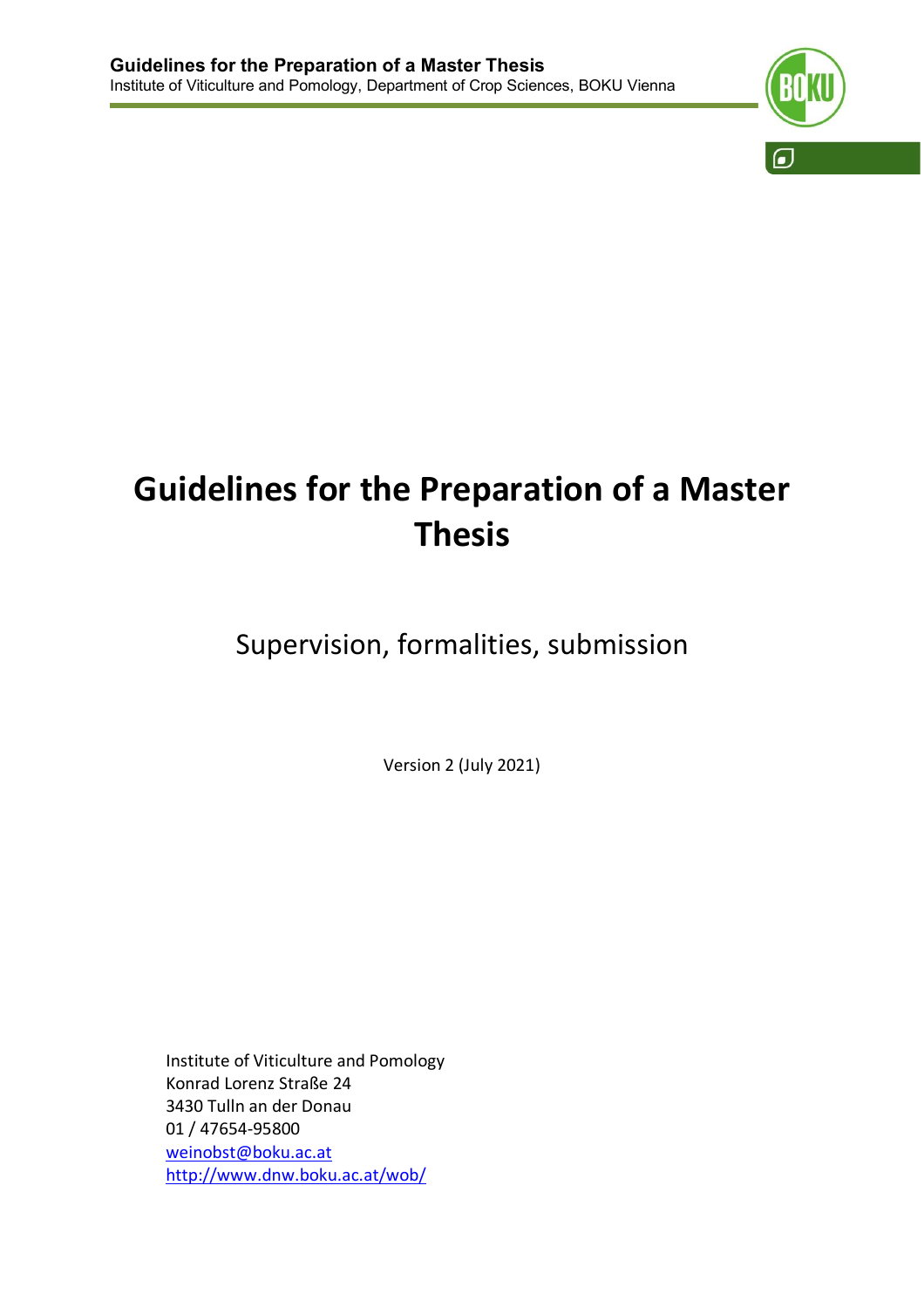## **Contents**

| 1. | Topics for Master Thesis and Assignments                        | 3  |
|----|-----------------------------------------------------------------|----|
| 2. | Registration of the Master Thesis                               | 3  |
| 3. | Master Thesis Project Plan - Start of the Master Thesis         | 4  |
| 4. | Supervision, execution of work and data management              | 5  |
| 5. | Masters Seminar and IWOB-Colloquium                             | 5  |
| 6. | Writing the Master Thesis                                       | 6  |
| a. | Formal requirements for the master thesis                       | 6  |
| b. | Outline of the thesis                                           | 6  |
| C. | References                                                      | 8  |
| d. | <b>Correction of the Master Thesis</b>                          | 10 |
| e. | Cover template: see separate word document                      | 11 |
| 7. | Assessment of the Master Thesis & Registration for the Defensio | 11 |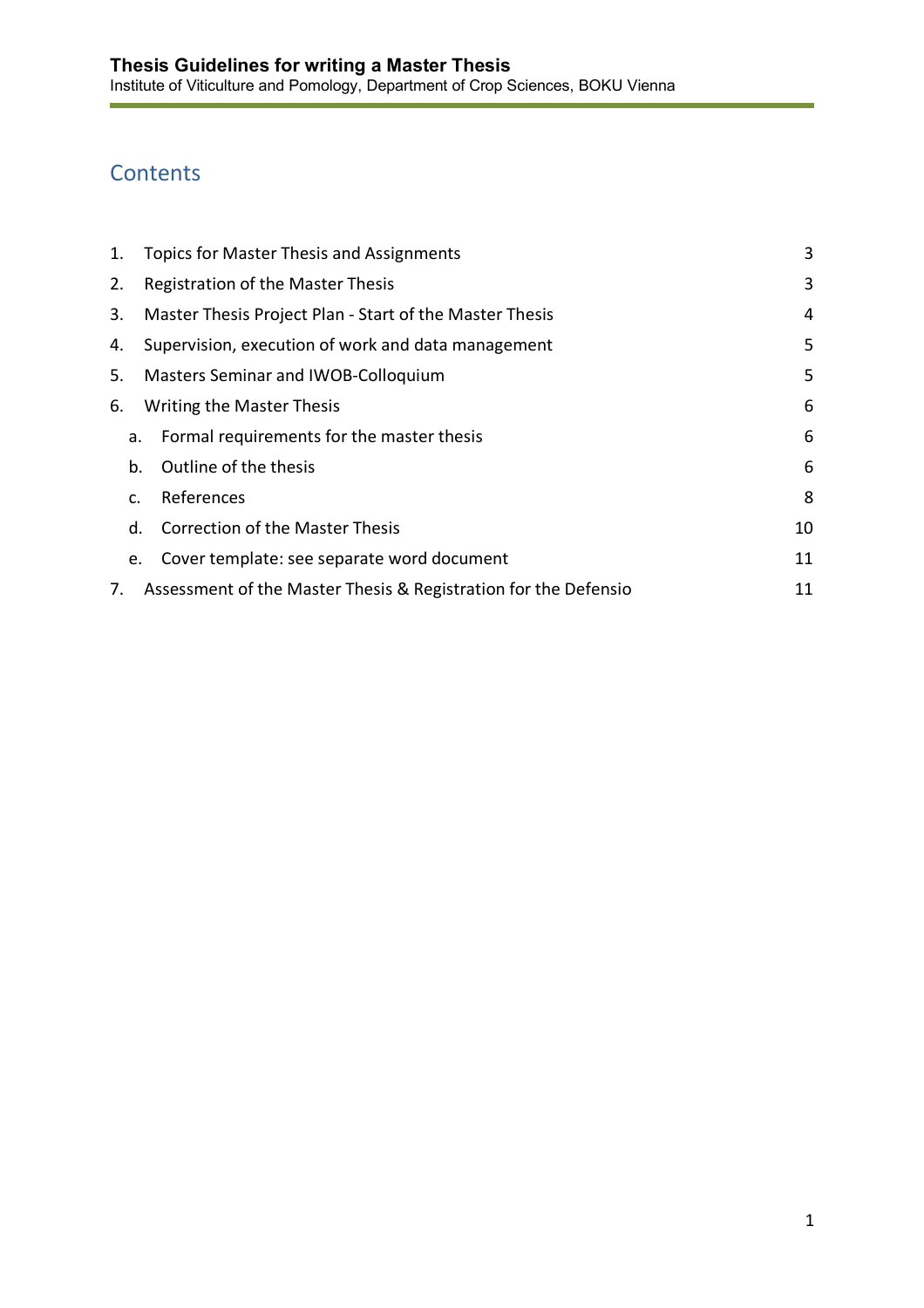To our Master students,

The Master Thesis is an essential part of your master study program. By successfully writing the thesis, you confirm your qualification to be able to carry out a scientific work independently in coordination with your supervisor. This guide is intended to assist you in the planning and execution of the Master Thesis.

Often, the Master Thesis is your first publication that might plays an important role in your future career and for you personally. For this reason, it should be written with the utmost care, to the best of your ability and in a "good scientific practice".

We would like to support, challenge and encourage you in writing your Master Thesis and wish you success, pleasure in researching and documenting your scientific work, in the discussion and interpretation of your results and in your personal conclusion!

The Viticulture and Pomology Team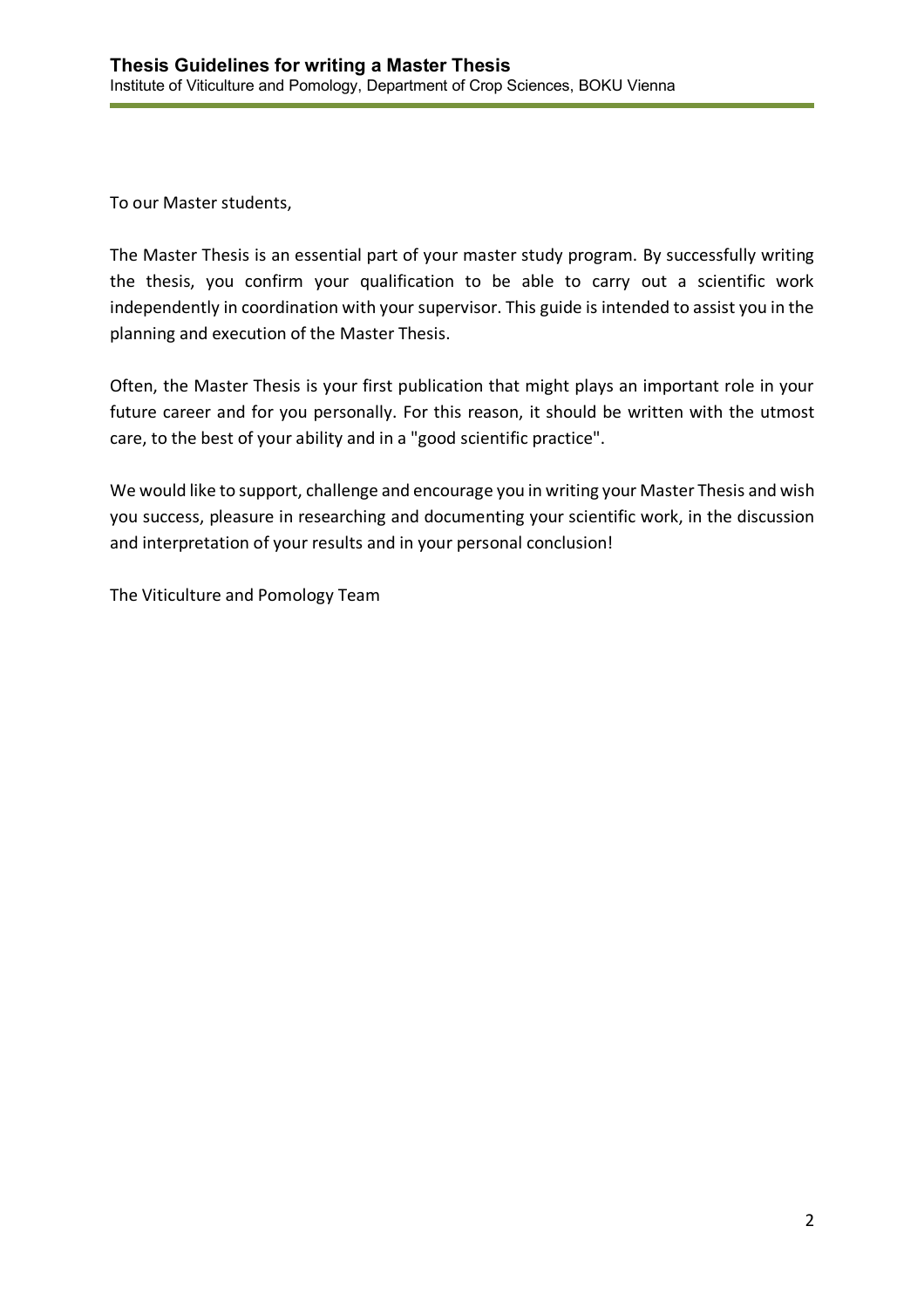## 1. Topics for Master Thesis and Assignments

The Institute of Viticulture and Pomology advertises current Master Thesis topics online via the Abschlussarbeitenbörse<sup>1</sup> of BOKU and during Master lectures.

In principle, the master thesis can be written in German or in English. However, some topics are offered in English only.

You are interested in one of the topics we offer?

Interested students should contact the respective supervisor and a **first meeting** will be arranged with all people involved (supervisors, student) to concretize the research questions, the responsibilities, duties and a preliminary experimental timeframe. **Students and supervisors should decide together within one week if the topic is put into practice.** 

## 2. Registration of the Master Thesis

Students need to register the Master Thesis according to BOKU rules at the beginning of the Master Thesis. See information provided by the Study Service Center (Studienservices)<sup>2</sup>

The form "Anmeldung der Masterarbeit" has to be prepared by the student including to obtain all signatures. The original has to be submitted to the Studienservices at BOKU. A copy of the final document including the signature from the study dean has to be sent to the secretary of the Institute of Viticulture and Pomology email: weinobst@boku.ac.at, Mrs. Brigitte Hasenauer).

<sup>1</sup> https://abschlussarbeiten.boku.ac.at

<sup>2</sup> https://boku.ac.at/studienservices/themen/infos-studienabschluss/studienabschluss-von-masterstudien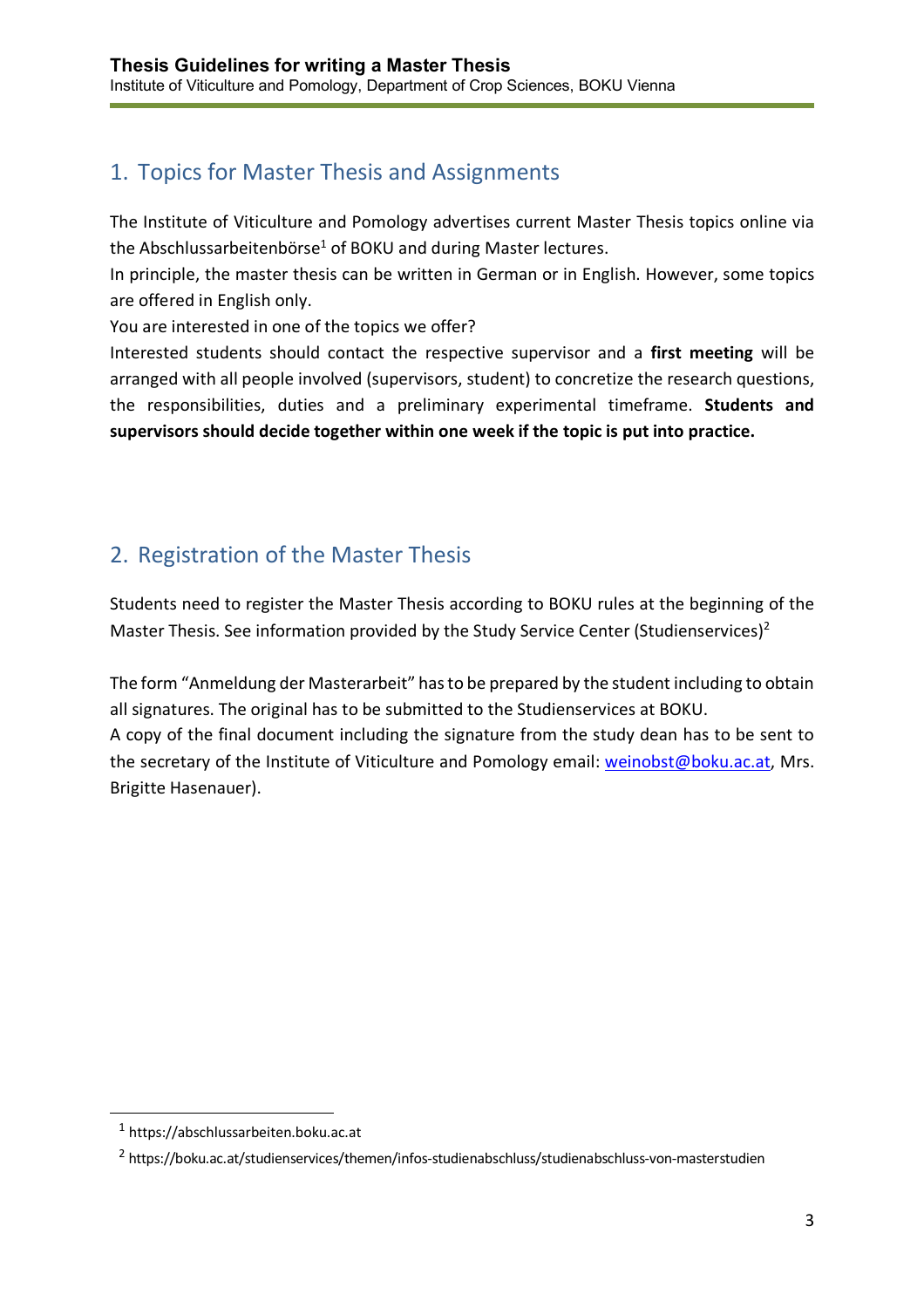## 3. Master Thesis Project Plan - Start of the Master Thesis

The first meetings with the supervisor will set the preliminary framework conditions for the Master Thesis worked out together:

- problem definition, objective of the master thesis
- timeframe, dates
- workplace (office, laboratory) and lab book (provided by the institute)
- laboratory regulations and safety trainings & introduction
- confidentiality and handling of the data, copyrights for the obtained data
- project description (Research proposal)

The next and very important step to smoothly start you Master Thesis project **is to prepare a Master Thesis Project Plan** on the basis of the first meetings with your supervisor. A detail elaboration (which things have to be considered and how it should be structured) is taught in the lecture class 958334 Viticulture and Pomology Journal Club.

The Master Thesis Project Plan needs to be prepared within **the first 6 weeks after the agreement between student and supervisor** to support the corresponding topic. Furthermore, the project plan is one part of the immanent grading of the final Master Thesis.

The Master Thesis Project Plan should start from the first framework discussed with the supervisor but should further provide more details in description, elaboration and planning. Selected points should include:

- Definition of the research problem, description of the scientific background, identification of knowledge gaps and missing information in relation to the available literature on the topic
- Definition of the research questions to be addressed within the Master Thesis (which are the major, big questions, which are the smaller, site questions and how are these questions related to the current knowledge, where are the new aspects)
- On the basis of the literature and the research questions define the working hypotheses
- Identify the material and methods: Location, resources, places, machines, measurements, analyses, statistics
- Describe the expected results and relate them to your research questions
- Definition of open questions, weaknesses and uncertainties and if possible a Plan B
- Provide a detailed time plan: Preparing, practical implementation, data analyses, presenting results, literature research, writing process, vacation time or busy with other student duties, coordination with supervisor

The supervisors give advice, evaluate the first version of the research proposal and provide further inputs. Students present their Master Thesis Project Plan (Research Proposal) and discuss it with colleagues in the IWOB Colloquium (section 5).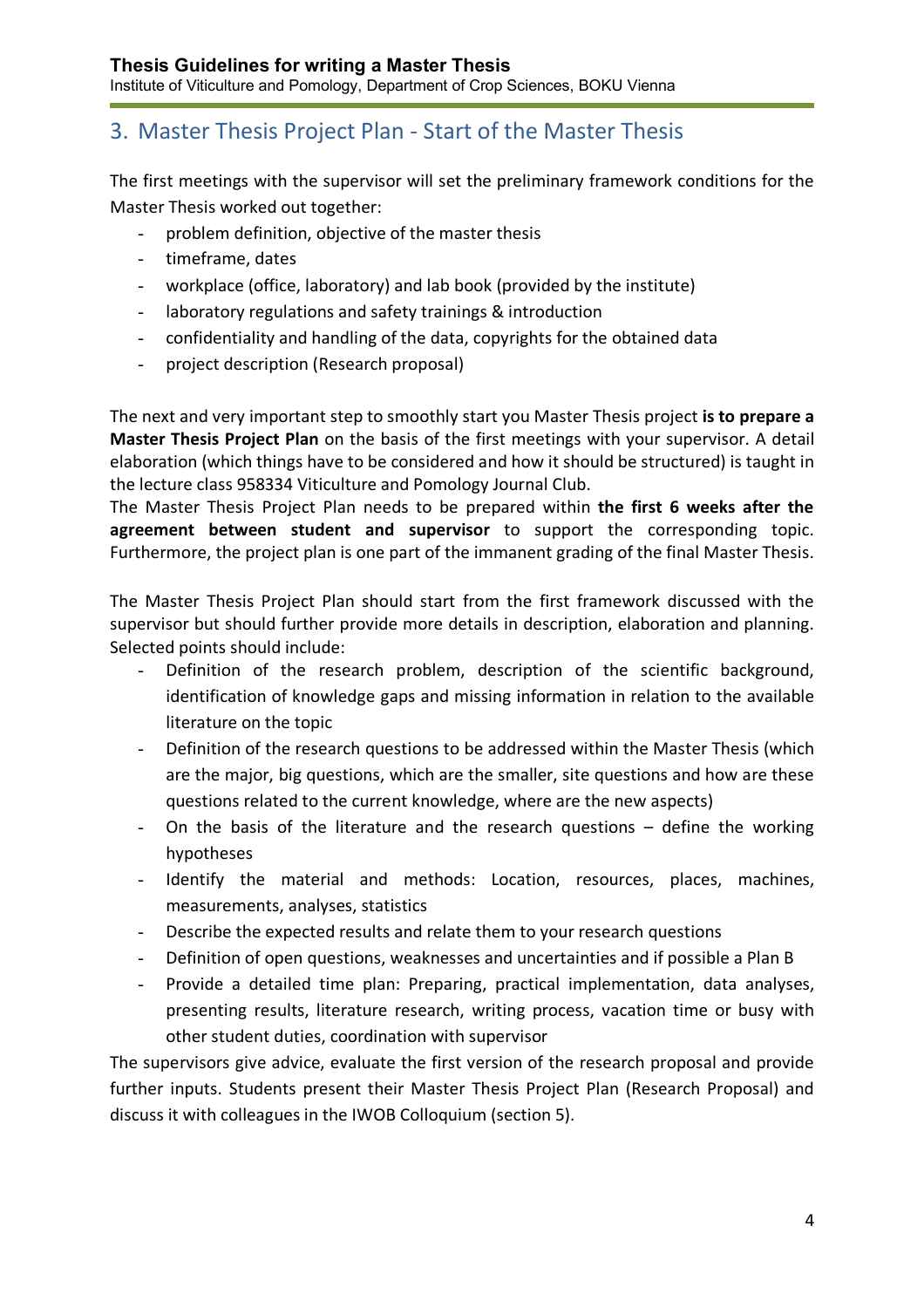### 4. Supervision, execution of work and data management

Supervisors and students meet regularly during the execution of the master thesis. Each supervisor and co-supervisor provides weekly office hours for student advising. Work steps are planned and executed in coordination. Once a month a progress report must be made to the professor in charge (Prof. Dr. Astrid Forneck).

Students have to adhere to the laboratory, greenhouse, and vineyards regulations. Every master student receives a safety introduction before starting any work experimental work. Students have to keep the documentation detailed and correct, seek the agreement with the supervisors and integrate themselves into the daily routine of the group. **Each student need to have a safety introduction before starting her/his experimental work.** 

**All data must be recorded directly in the lab-book, documented on the defined server or send to the supervisor in digital format.** Data obtained during a Master Thesis project, which was planned, coordinated and conducted at the Institute of Viticulture and Pomology, belong to the Institute for Viticulture and Pomology (BOKU). Each master student of the Institute of Viticulture and Pomology signs a document at the beginning of the thesis arranging the data usage for publications from both sides.

## 5. Masters Seminar and IWOB-Colloquium

Students need to check their study curricula, if a compulsory Master´s seminar (Masterseminar) has to be attended. If this is the case, students need to enroll and follow the rules for the Master's seminar of the Department of Crop Sciences (950300), offered in summer and winter semesters.

The Institute of Viticulture and Pomology offers additionally **internal regular meetings (IWOB-Colloquium)** which are **highly recommended for all Master students**. All master students registered in the IWOB-Colloquium via BOKU-learn; representing the principal student advisory platform. The IWOB-Colloquium is organized in seminar format during the entire year. Students are required to participate in the IWOB-colloquium and get informed about scheduled dates and links to participate online and self-organize to pro-actively take part at the different appointments. In the IWOB-Colloquium, Master students present their research questions and progress, put their topic on a professional discussion with scientists of the institute and other master students. Through the presentation of scientific ideas, questions and methodological aspects (including results presentation, statistical analyses, results interpretation, etc.) as well as the critical questioning by colleagues, a reflection on one's own work is possible. The tutorials also serve as network meetings for all Master students of the Institute of Viticulture and Pomology.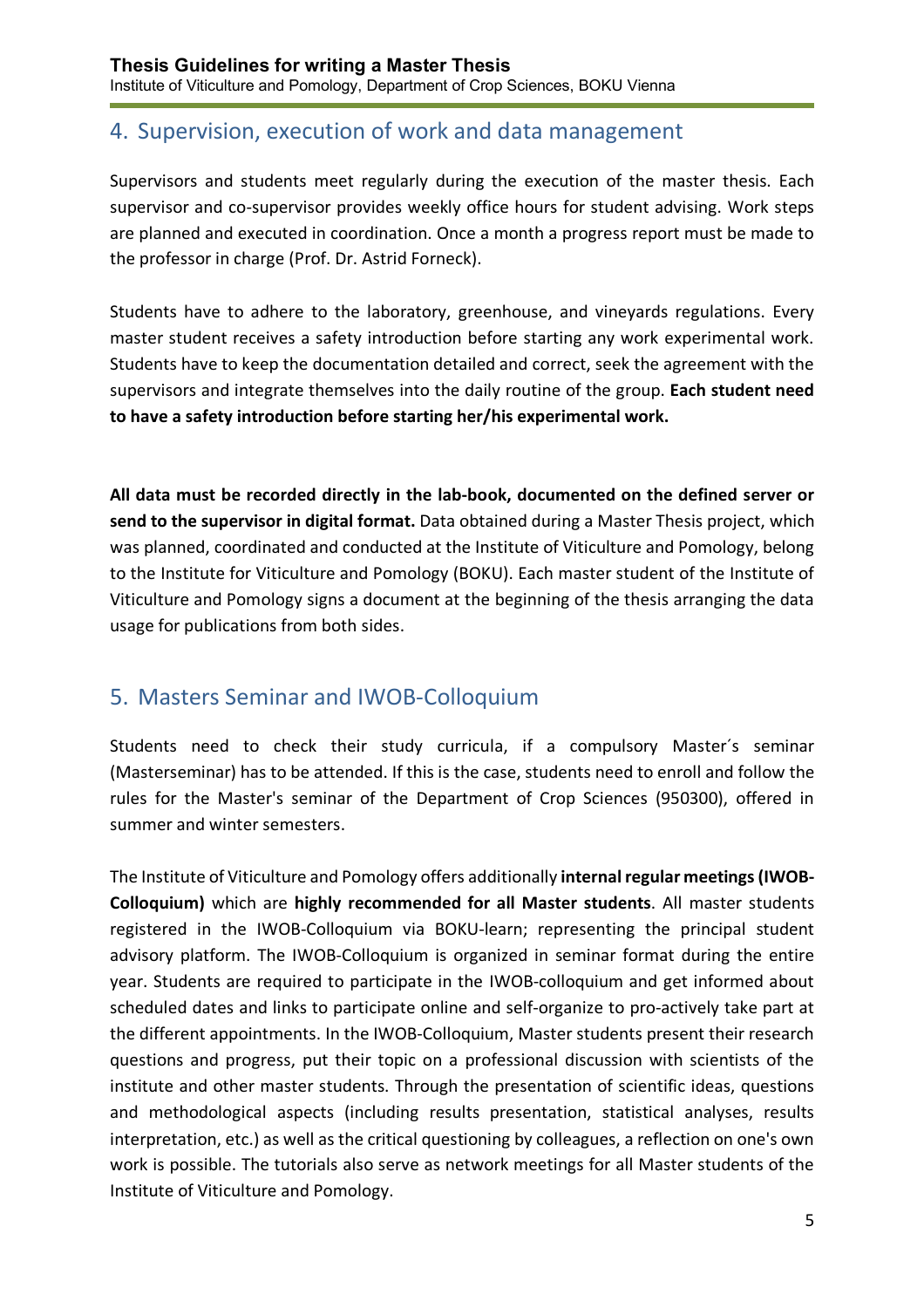#### **Important note: the IWOB-Colloquium meetings represent the main advisory platform during your Master thesis. It is pivotal to actively participate on it!**

## 6. Writing the Master Thesis

Students can start the writing process at any time during the practical work of the Master Thesis. The below sections provide a short guideline and general recommendations. The supervisor could give additional advice on the content structure of individual chapters.

#### a. Formal requirements for the master thesis

Font and font size: Times New Roman, 12 Headings size: 12-16 pt Line spacing: 1.5 Main text: Justified text

It is recommended to follow the page margins for optimal printing and subsequent binding (top: 2.5 cm; below 2.0 cm, left 3.0 cm, right 2.0-2.5 cm).

**Tables are provided with headings and illustrations with captions.** Font should be the same as in the main text, font size 11 point, one line spacing and with consecutive numbering. There must be a reference to each figure and table in the text.

The pages are to be numbered consecutively, table of contents and other directories (table index, list of figures), which are in front of the main text, are paginated with Roman numerals, then begin Arabic numerals.

We suggest an average thesis length of 15.000 to 20.000 words, not including the bibliography, summary, appendix, or index.

#### b. Outline of the thesis

As a rule, a master thesis is divided into the following areas

- Title page
- Statutory declaration
- Acknowledgments (optional)
- Abstract
- List of figures
- List of tables
- Abbreviations
- Table of Contents
- Introduction
- Literature review
- Materials and Methods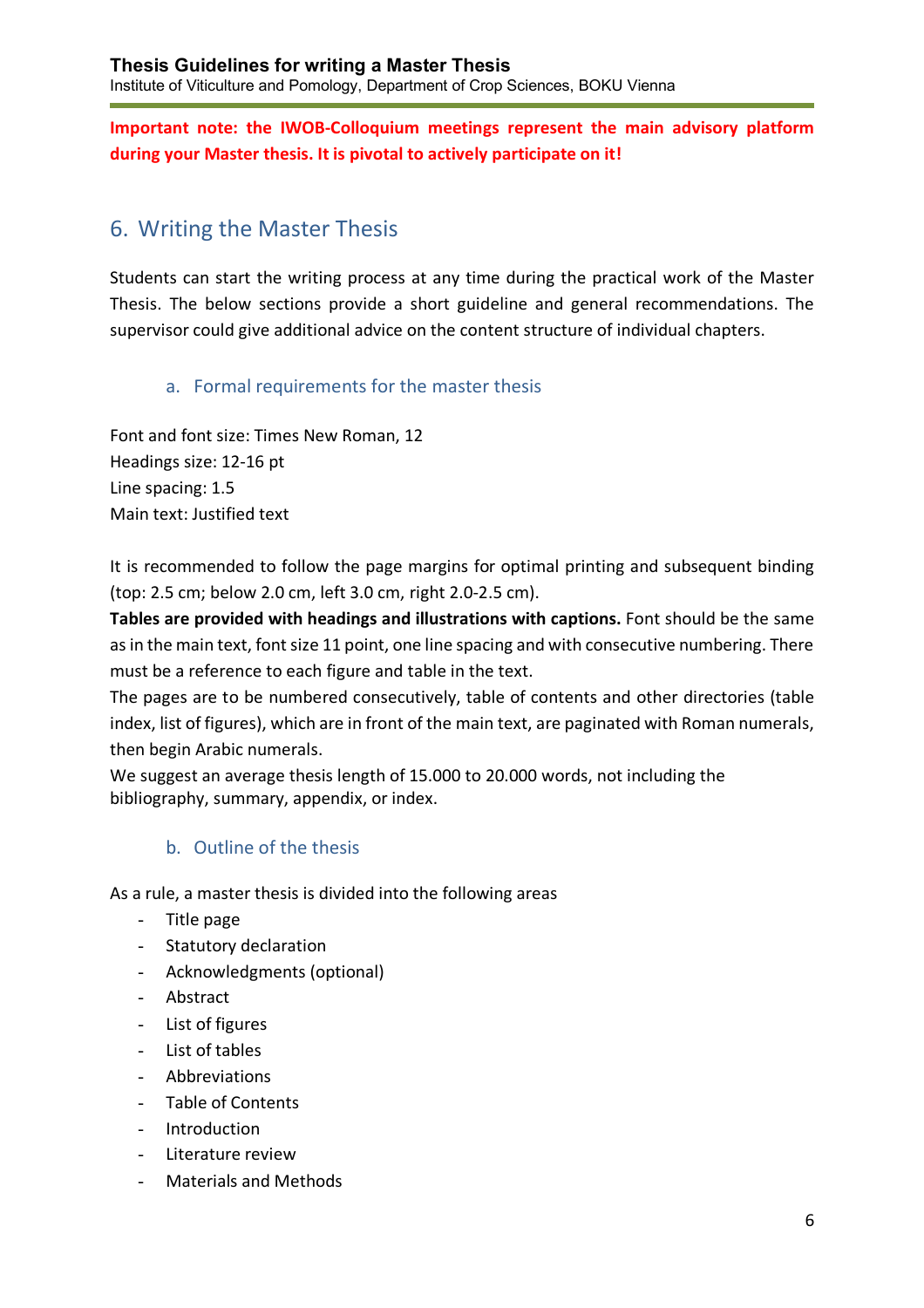- Results
- Discussion
- Conclusion
- Summary
- Bibliography
- Appendix

Suggestions for **Statutory declaration** you will find on the page of Studienservices<sup>3</sup>.

A very important part of the work is the **Introduction**, which usually covers 1-3 pages. The introduction describes the problem that formulates questions and hypotheses. The chosen solution to answer the questions and the expected results are described. The introduction should motivate to read all the work.

The **Literature Review** covers the topics relevant to the subject in order to describe and delineate the question, the complex of topics and the understanding of the subsequent results. It is important to have an up-to-date and international overview of the subject area, whereby attention should be paid to a targeted presentation of the topics relevant for the experimental work. The coordination and discussion with the supervisors is necessary for the reflected scientific discourse.

The work done is described in the **Materials and Methods** section. The data collected is shown in the **Results** part. The presentation of the results should be precise, but also simple and understandable. All data must be calculated using the appropriate statistical methods in order to be able to make statements about effects and differences. The statistical calculations are to be carried out by the students in coordination with the supervisors. The results must also be described in the text and reference must be made to the figures or tables.

An important part of any master thesis is the **Discussion**. In this part, the own results are related to the current knowledge provided by international literature. Results can confirm already existing knowledge or not. It is important to network the results and to see the work done as a whole and not just discuss individual methods and their results.

<sup>&</sup>lt;sup>3</sup>https://boku.ac.at/studienservices/themen/infos-studienabschluss/abschlussarbeiten/vorschlaege-fuereidesstattliche-erklaerungen/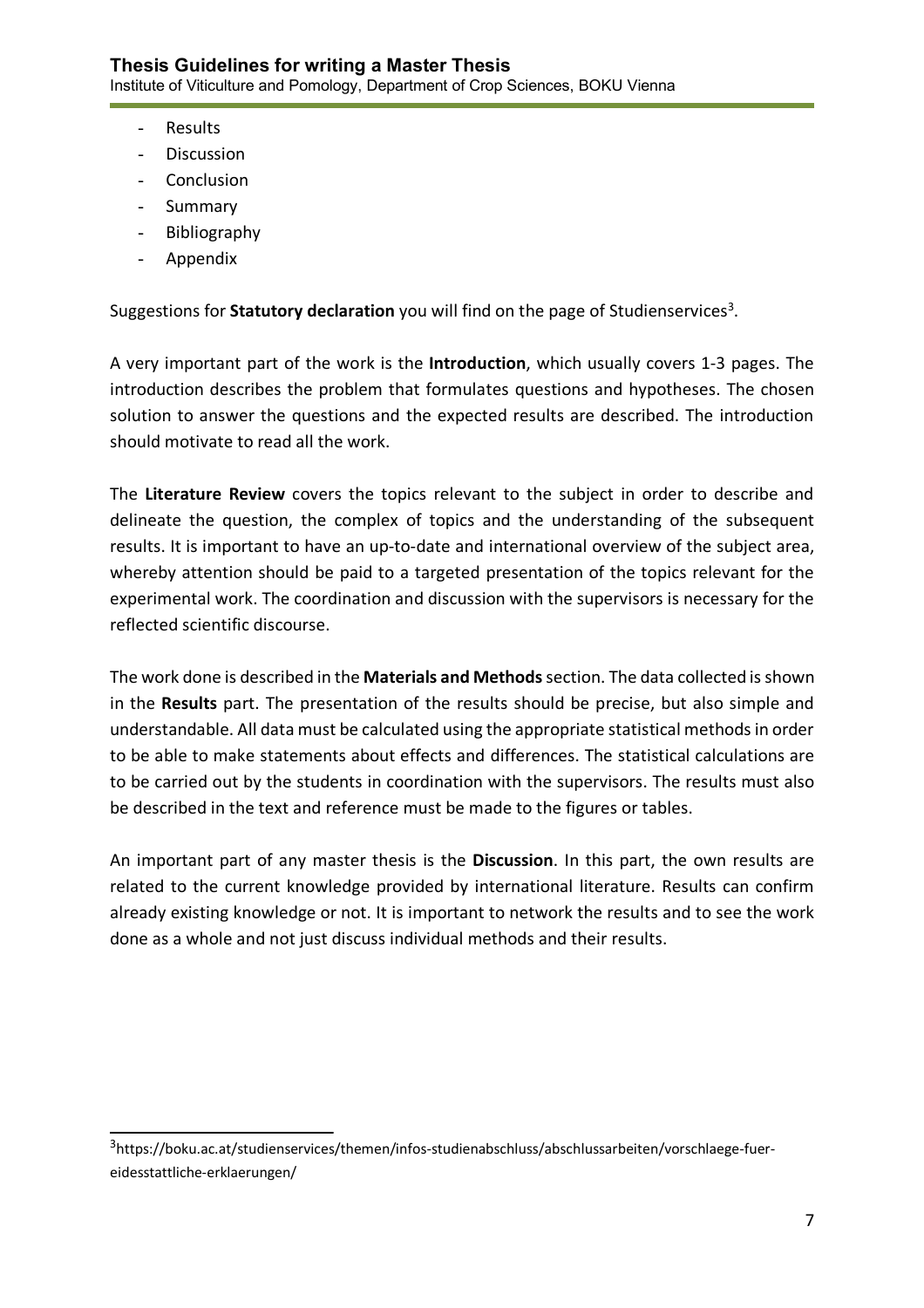In the **Summary**, the most important aspects of the work are presented briefly and succinctly. The summary contains 1-2 pages and is longer than the **Abstract**, which is usually limited in the word count.

The **Bibliography** must be consistent and complete. A correct citation is essential; all work is checked with software for plagiarism.

Citation guidelines:

There is more for relevant literature on the design and preparation of a scientific paper on the subject. Some examples:

Huss, J. 1984: Leitfaden für die Anfertigung von Diplomarbeiten und Dissertationen in der Forstwissenschaft und verwandten Fachgebieten, Frankfurt (Main) : Sauerländer, VII, 117 S. ISBN 3-7939-0640-X

Krämer, W., 1995: Wie schreibe ich eine Seminar-, Examens- und Diplomarbeit: eine Anleitung zum wissenschaftlichen Arbeiten für Studierende aller Fächer an Universitäten, Fachhochschulen und Berufsakademien, 4., erw. und aktualisierte Aufl., Stuttgart [u.a.] : Fischer, 199 S. ISBN 3-437-40342-7

Standop, E. 1994: Die Form der wissenschaftlichen Arbeit,14. Aufl., vollst. neu bearb. und erw. von Matthias L. G. Meyer, Heidelberg [u.a.] : Quelle & Meyer, 213 S. ISBN 3-494-02216- X

#### c. References

In your scientific work, you must use other works as demonstration, evidence, to justify or refute the hypotheses. References are to be defined as primary and secondary sources. Primary references are original records files, documents, handwritten records, contracts, etc.. Secondary references deal with primary ones, i.e. are interpretations, assessments of these. In principle, references may be published or unpublished<sup>4</sup>.

The following general criteria apply to citation:

- Uniformity
- Accuracy
- **Directness**
- Expediency

<sup>4</sup> http://www.univie.ac.at/ksa/elearning/cp/schreiben/schreiben-37.html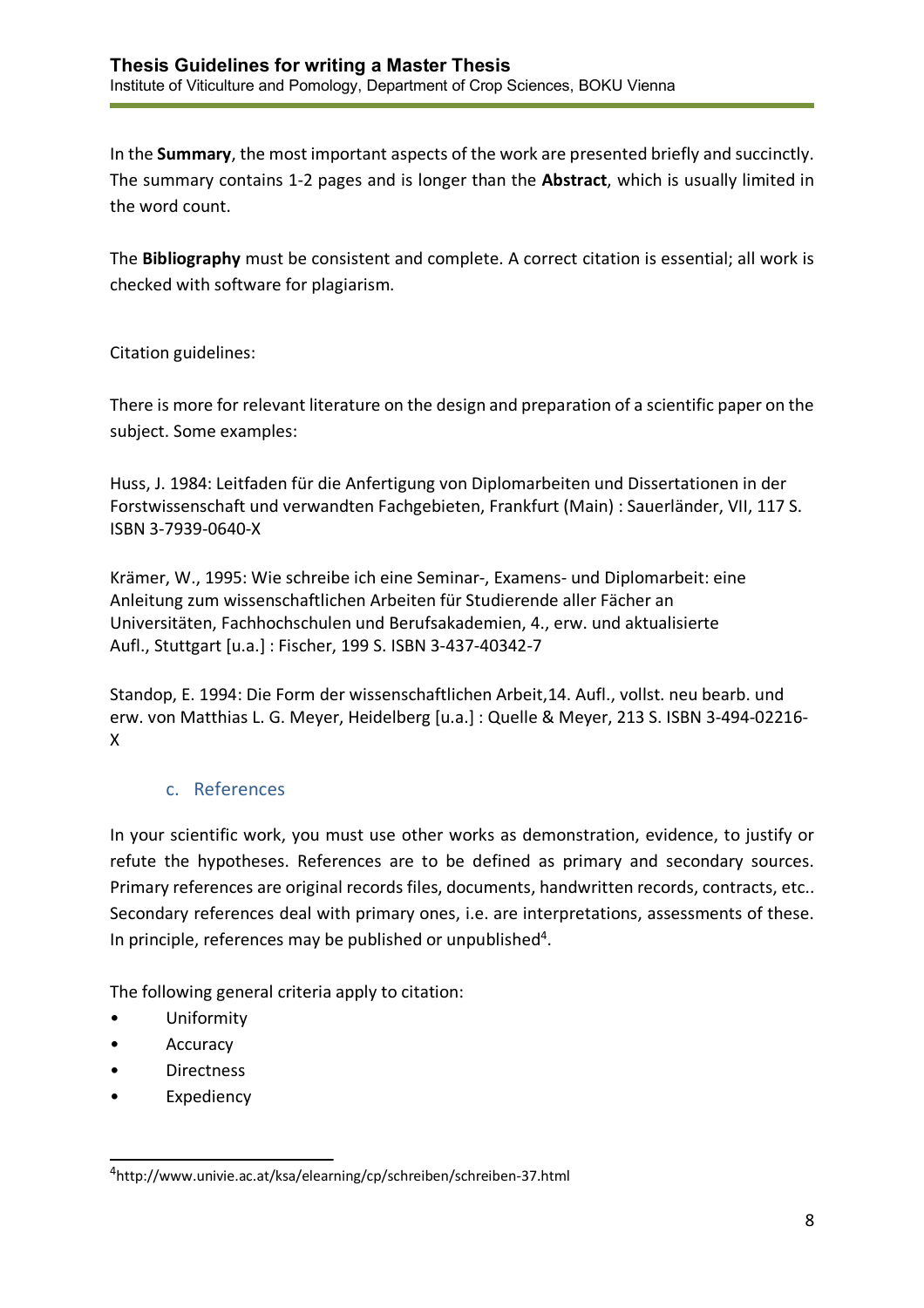**Uniformity** means that the citation style chosen is maintained for the entire work. **Accuracy** means that the citation should be complete for easy retrieval. With **directness** it is required that the source is given immediately after and not before taking over the opinion of others (only if one takes over an enumeration, the source is given before). **Expediency** is to express that the citation technique should be as simple as possible and at the same time clearly understandable.

One distinguishes between literal and analogous quotations. Literal citations are taken literally from the source, these quotations are marked in the text by quotation marks at the beginning and end. In the case of pertinent quotations, the thoughts of another author are presented in their own words.

The sources must be complete. In the text mostly the main author and the year of publication are cited:

Single author: xxxx (Musterman, 2018) Two authors: xxx (Musterman and Musterwomen, 2018) More than two authors: xxxx (Musterman et al. 2018)

The citation style is given and published by scientific journals and differs in part in details. The citation style must be chosen individually or agreed with the supervisor and the same style should be used for the thesis.

The bibliography contains all information of the source. Again, a uniform style needs to be chosen and followed continuously. The following information must be provided. It is advisable to use a citation program<sup>5</sup>.

Basic structure:

- Name of all authors
- Year of publication
- Title of work
- Literature source: Journal, book, edition, pages
- Standard numbers, as ISBN, ISSN, etc.

<sup>5</sup>http://www.boku.ac.at/bib/services/literaturverwaltung-zitieren/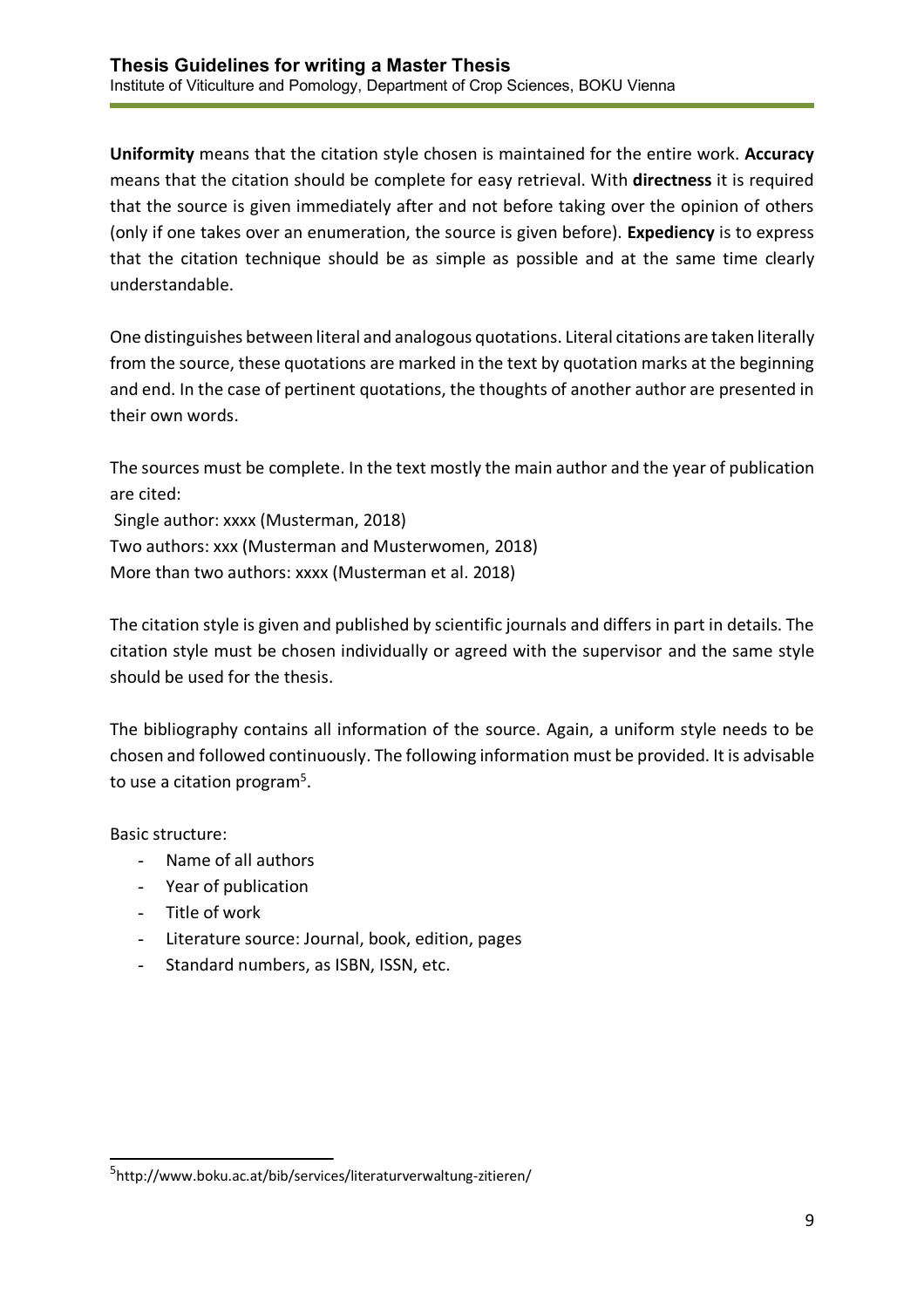#### Examples of citation

#### Harvard

FORNECK, A., WALKER, M. & BLAICH, R. 2001. An in vitro assessment of phylloxera (*Daktulosphaira vitifoliae* Fitch)(Hom., Phylloxeridae) life cycle. *Journal of Applied Entomology,* 125**,** 443-447.

GRIESSER, M., LAWO, N. C., CRESPO-MARTINEZ, S., SCHOEDL-HUMMEL, K., WIECZOREK, K., GORECKA, M., LIEBNER, F., ZWECKMAIR, T., PAVESE, N. S. & KREIL, D. 2015. Phylloxera (*Daktulosphaira vitifoliae* Fitch) alters the carbohydrate metabolism in root galls to allowing the compatible interaction with grapevine (*Vitis* ssp.) roots. *Plant Science,* 234**,** 38-49.

#### APA 6th

- Forneck, A., Walker, M., & Blaich, R. (2001). An in vitro assessment of phylloxera (*Daktulosphaira vitifoliae* Fitch)(Hom., Phylloxeridae) life cycle. *Journal of Applied Entomology, 125*, 443-447.
- Griesser, M., Lawo, N. C., Crespo-Martinez, S., Schoedl-Hummel, K., Wieczorek, K., Gorecka, M., Liebner, F., Zweckmair, T., Pavese,. N. S., & Kreil, D. (2015). Phylloxera (*Daktulosphaira vitifoliae* Fitch) alters the carbohydrate metabolism in root galls to allowing the compatible interaction with grapevine (*Vitis* ssp.) roots. *Plant Science, 234*, 38-49.

#### Citation of Internet sources:

For the citation of Internet sources the following recommendation is issued: [Name [(Hrsg.)]: Title, Online in the Internet, URL: <Schema: // Internet Protocol Parts / Path> ([ff .;] [Stand dd.mm.yy;] Query dd.mm.yy [; [timezone:] hh.mm. clock])]resorted In general published sources and information from the Internet should be used only in the most necessary case.

#### Use of figures and tables:

Figures and tables from other sources cannot be used directly. The permission of the author(s) or the publisher(s) must be obtained, signed and attached in the appendix. Literature references must be clearly indicated. It is therefore appropriate to take over the most important information from figures and tables and design it yourself. In this case, the reference must be: modified from AUTHOR (year). List of figures and tables are to be created with running numbering of the figures or the tables, the titles and the page number.

#### d. Correction of the Master Thesis

The Master Thesis text will be corrected for **three times**. The first two versions of the Master Thesis are corrected by the supervisors to provide comments and suggestions to improve the thesis. Incomplete work will not be pre-corrected. The students implement the suggestions in their work, after the assessment by the examining supervisor. This can either request further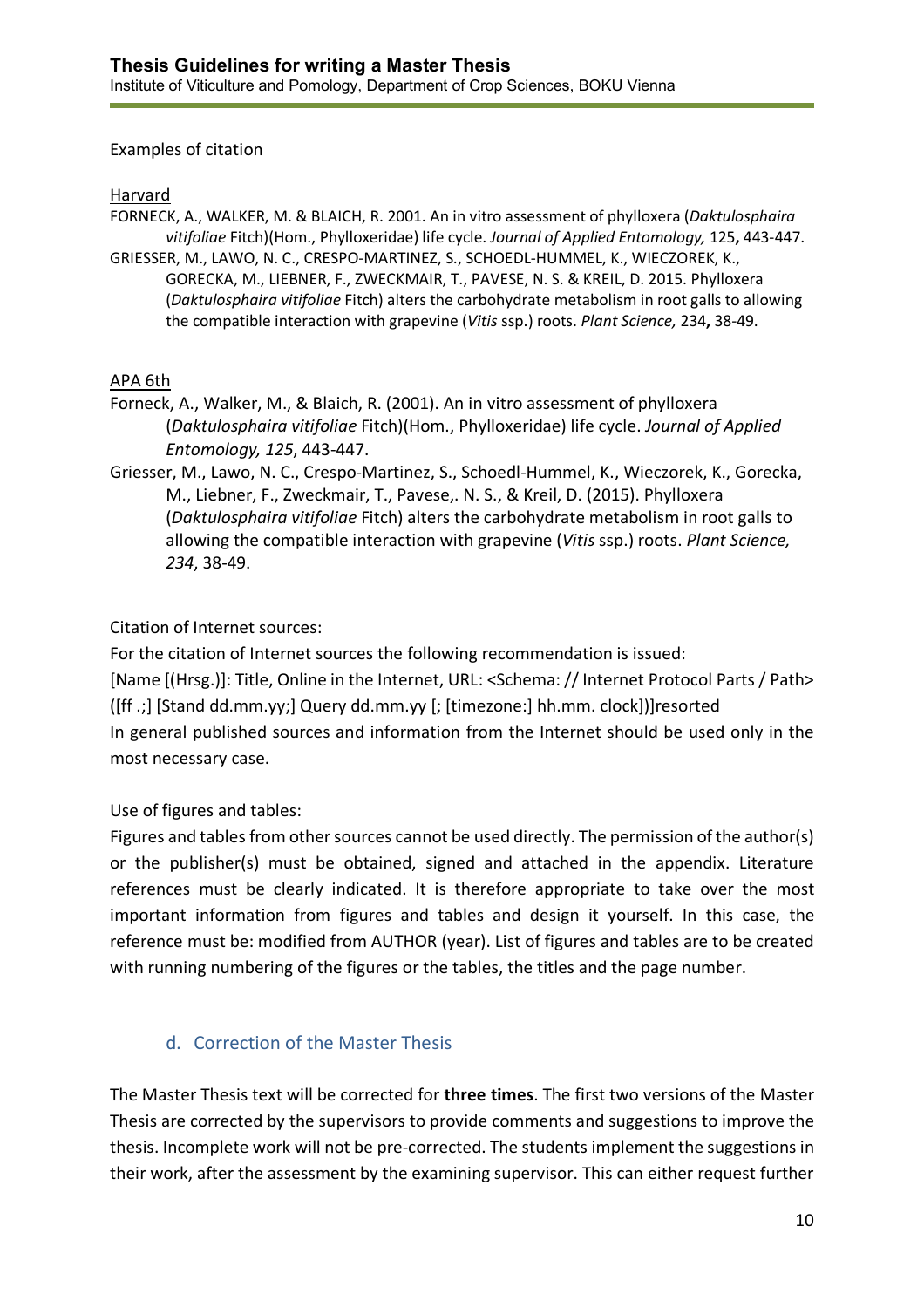suggestions for improvement or judge the work. The decision is up to the examining supervisor. It should be noted that the first Thesis version is included in the final grading. The version submitted after the introduction of the examiner is the final version of the master thesis.

Every scientific activity must be based on one's own "ideas of the essential, conclusions and judgments". The author must stand fully behind his/her ideas - only then it will be a satisfactory work. If the supervisor wishes to have a specific situation, he/she will point it out on his/her own initiative, and then this sub-aspect should be worked out.

Questions such as "what's missing" or "how many pages do I have to write" are inadmissible because they do not bear witness to independent thought and consideration, but they are the basic prerequisite for writing a master thesis.

e. Cover template: see separate word document

## 7. Assessment of the Master Thesis & Registration for the Defensio

You can find information about the degree program on the website of the Studentservices $6$ .

To register for the **defensio**, you must have passed all exams successfully, the master thesis must be assessed, the discharge stamp of the library and all necessary forms signed. All points can be found on the information page of the study service. To register for the Defensio you need two hard copies of the Master Thesis, as well as one hard copy per supervisor.

Assessment of the Master Thesis:

The form "**Assessment form for a Master Thesis**" is used. The categories: problem formulation, research question, research design, methodology, research results, analysis / interpretation / discussion / conclusions, bibliography, quality formulations / linguistic presentation and structure of work, are evaluated. The evaluation form is filled out by supervisors and must be handed in by the students in the original form when signing up for the Defensio in the Study Service Center together with all other documents. A copy remains in the secretariat of the Institute of Viticulture and Pomology.

<sup>6</sup> http://www.boku.ac.at/studienservices/themen/infos-studienabschluss/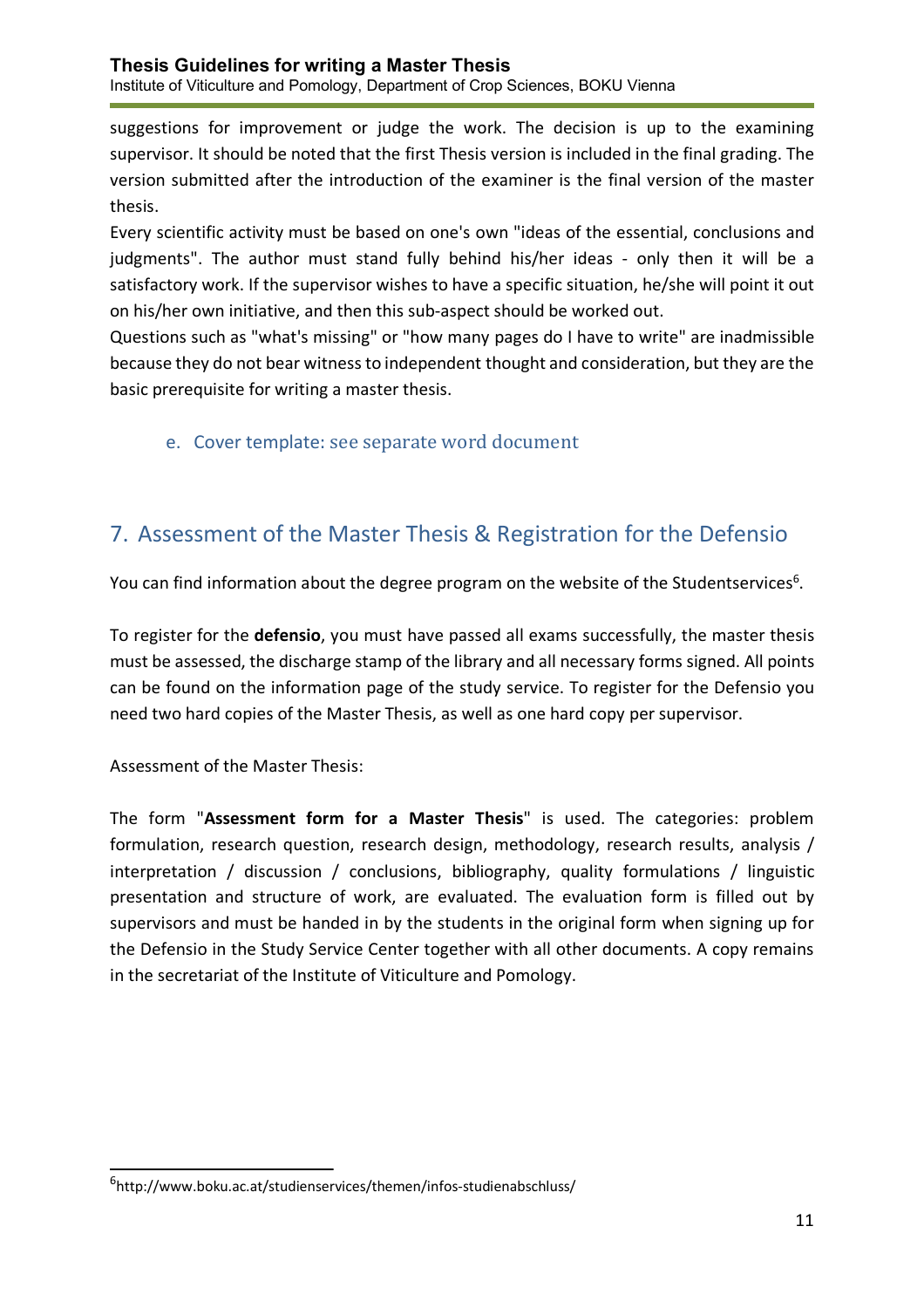The online **abstract entry** takes place after completion of the thesis and before the degree. The abstract of the finished master thesis is to be entered in German and English in BOKUonline. As soon as the master thesis has been registered in the study department, the study department will create a corresponding record in BOKUonline. Once approved by the Dean of Studies, the Abstract dataset is automatically available in the Abstracts application and the student can complete the data entry (applies only to master thesis submitted to BOKU). After a first approval by the student (s) the final release of the abstract will be done by the formal supervisor. Subsequently, the written signature of the abstract will be done by the student(s).

Registration for Defensio:

Done using the form "**Anmeldung zur Defensio**" (**Registration for Defensio)**. When filing in the Dean's Office, a decision must also be made about the second examiner at the Defensio in agreement with the supervisor. Obtaining the signatures on the registration form is the responsibility of the student. The student submits a copy to the secretariat of the Institute of Viticulture and Pomology Institute and submits the original to the study department.

**Registration for the defensio must be made at least three weeks before the scheduled date.** 

Evaluation of the Defensio:

The student brings the form "**Bewertungsbogen Defensio Masterarbeit"** (**Evaluation sheet for the Master thesis Defensio)** independently and filled out with the personal data for the defensio. Original is sent to the study department by the secretariat of the Institute of Viticulture and Pomology.

The "**Richtlinien für die Defensio einer Meisterarbeit an der Universität für Bodenkultur Wien"** (**Guidelines for Defensio of a Masterat the University of Natural Resources and Applied Life Sciences Vienna) applies**<sup>7</sup>**.**

<sup>7</sup> https://boku.ac.at/fileadmin/data/H01000/mitteilungsblatt/MB\_2015\_16/MB16/Richtlinie\_Defensio\_Mastera rbeit\_2016.pdf